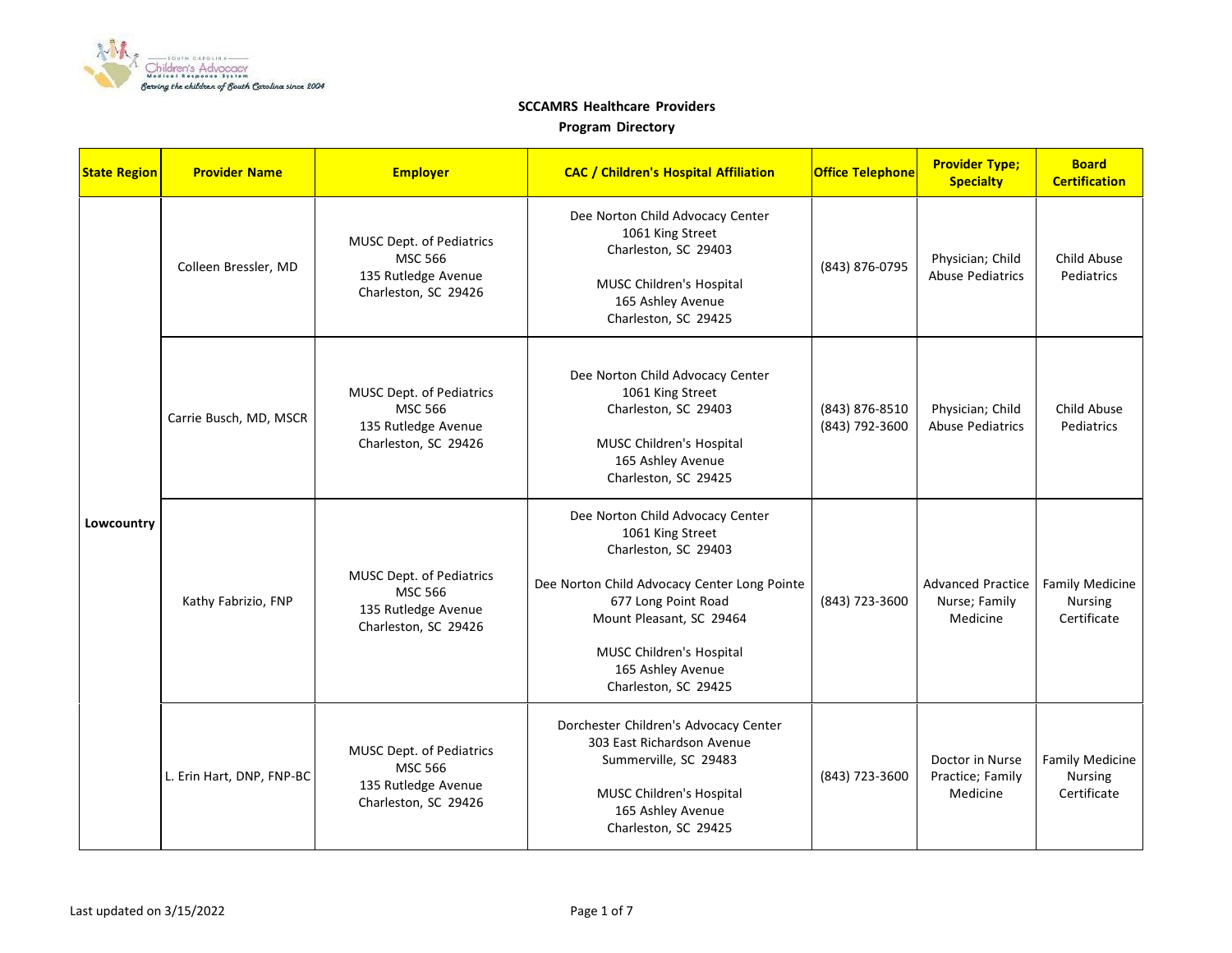

| <b>State Region</b> | <b>Provider Name</b>                   | <b>Employer</b>                                                                                  | <b>CAC / Children's Hospital Affiliation</b>                                                                                                                                                                                                             | <b>Office</b><br><b>Telephone</b> | <b>Provider Type;</b><br><b>Specialty</b>             | <b>Board Certification</b>                              |
|---------------------|----------------------------------------|--------------------------------------------------------------------------------------------------|----------------------------------------------------------------------------------------------------------------------------------------------------------------------------------------------------------------------------------------------------------|-----------------------------------|-------------------------------------------------------|---------------------------------------------------------|
| Lowcountry          | John Melville, MD                      | <b>MUSC Dept. of Pediatrics</b><br><b>MSC 566</b><br>135 Rutledge Avenue<br>Charleston, SC 29426 | Dee Norton Child Advocacy Center<br>1061 King Street<br>Charleston, SC 29403<br>MUSC Children's Hospital<br>165 Ashley Avenue<br>Charleston, SC 29425                                                                                                    | (843) 723-3600                    | Physician; Child<br><b>Abuse Pediatrics</b>           | <b>Child Abuse Pediatrics</b>                           |
|                     | Stephanie Petersen, FNP                | MUSC Dept. of Pediatrics<br><b>MSC 566</b><br>135 Rutledge Avenue<br>Charleston, SC 29426        | Dee Norton Child Advocacy Center<br>1061 King Street<br>Charleston, SC 29403<br><b>MUSC Children's Hospital</b><br>165 Ashley Avenue<br>Charleston, SC 29425                                                                                             | (843) 723-3600                    | <b>Advanced Practice</b><br>Nurse; Family<br>Medicine | <b>Family Medicine</b><br><b>Nursing</b><br>Certificate |
|                     | Ashleigh Petrides, DNP,<br><b>CPNP</b> | <b>MUSC Dept. of Pediatrics</b><br><b>MSC 566</b><br>135 Rutledge Avenue<br>Charleston, SC 29426 | Dee Norton Child Advocacy Center<br>1061 King Street<br>Charleston, SC 29403<br>Dee Norton Child Advocacy Center Long Pointe<br>677 Long Point Road<br>Mount Pleasant, SC 29464<br>MUSC Children's Hospital<br>165 Ashley Avenue<br>Charleston, SC 29425 | (843) 723-3600                    | Doctor in Nurse<br>Practice; Pediatrics               | <b>Pediatrics Nursing</b><br>Certificate                |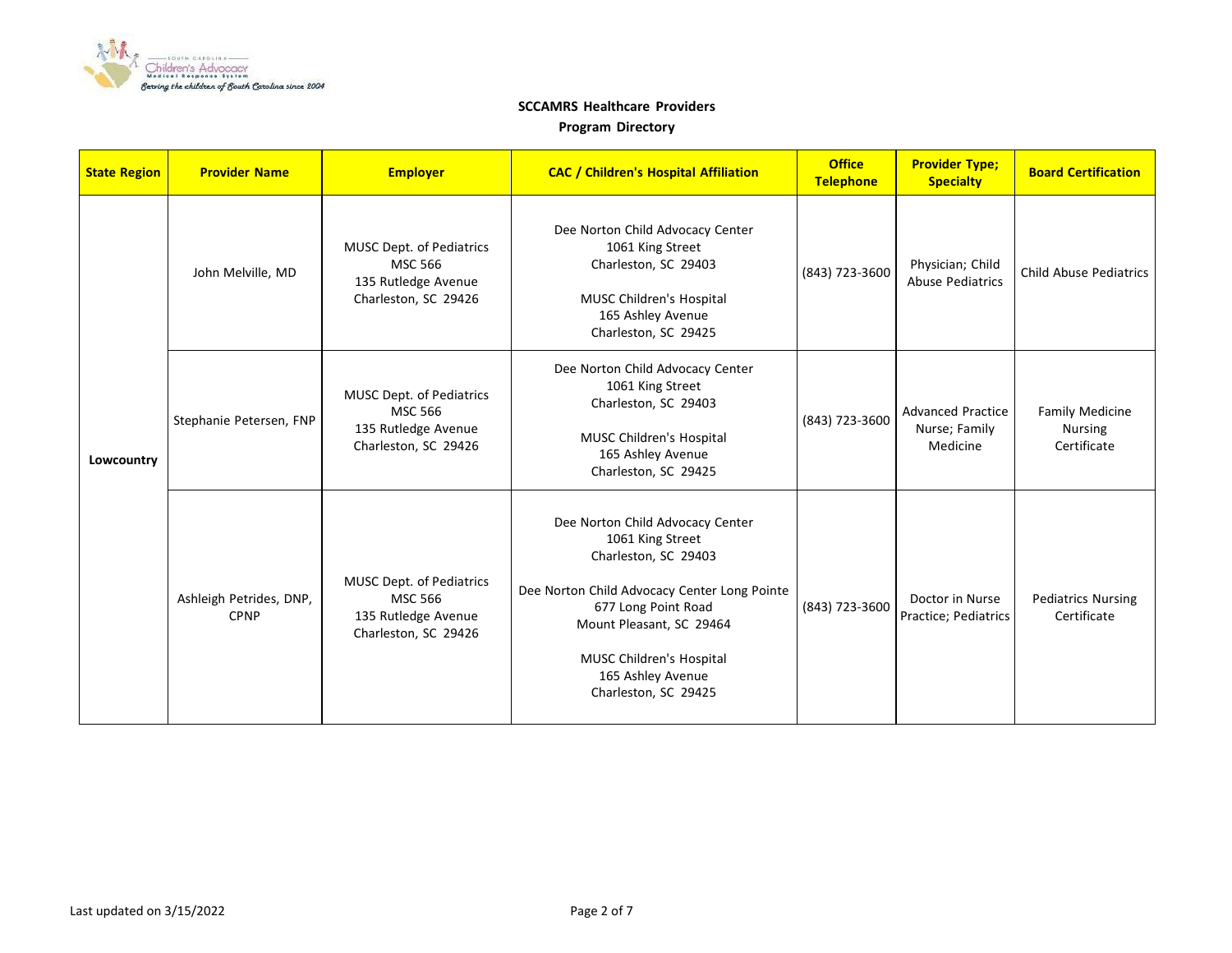

| <b>State Region</b> | <b>Provider Name</b>        | <b>Employer</b>                                                                            | <b>CAC / Children's Hospital Affiliation</b>                                                                                                                                                                                                                                                                                                                                                                                                                                                                                                                             | <b>Office Telephone</b> | <b>Provider Type;</b><br><b>Specialty</b>     | <b>Board Certification</b>               |
|---------------------|-----------------------------|--------------------------------------------------------------------------------------------|--------------------------------------------------------------------------------------------------------------------------------------------------------------------------------------------------------------------------------------------------------------------------------------------------------------------------------------------------------------------------------------------------------------------------------------------------------------------------------------------------------------------------------------------------------------------------|-------------------------|-----------------------------------------------|------------------------------------------|
| Lowcountry          | Mallory Sessions,<br>FNP-BC | MUSC Dept. of Pediatrics<br><b>MSC 566</b><br>135 Rutledge Avenue<br>Charleston, SC 29426  | Dee Norton Child Advocacy Center<br>1061 King Street<br>Charleston, SC 29403<br>Dee Norton Child Advocacy Center Long Pointe<br>677 Long Pointe Road<br>Charleston, SC 29464<br>Dorchester Child Advocacy Center<br>303 E Richardson Avenue<br>Summerville, SC 29483<br>MUSC Shawn Jenkins Children's Hospital<br>10 McClennan Banks Drive<br>Charleston, SC 29425                                                                                                                                                                                                       | (843) 723-3600          | <b>Advanced Practice</b><br>Nurse; Pediatrics | <b>Pediatrics Nursing</b><br>Certificate |
| <b>Midlands</b>     | Susan Lamb, MD              | Prisma Health - Midlands<br>9 Richland Medical Park Drive<br>Suite 200A Columbia, SC 29203 | Midlands Family & Child Advocacy Clinic<br>9 Richland Medical Park, Suite 420<br>Columbia, SC 29203<br>Metropolitan Children's Advocacy Center<br>3710 Landmark Drive<br>Columbia, SC 29204<br>Edisto Children's Advocacy Center<br>658 John C. Calhoun Drive<br>Orangeburg, SC 29115<br>Safe Passage Children's Advocacy Center<br>104 Oakland Avenue<br>Rock Hill, SC 29730<br>Child Advocacy Center of Aiken County<br>4231 Trolley Line Road<br>Aiken, SC 29802<br>Prisma Health Children's Hospital-Midlands<br>7 Richland Medical Park Drive<br>Columbia, SC 29203 | (803) 434-3950          | Physician; Child<br><b>Abuse Pediatrics</b>   | <b>Child Abuse Pediatrics</b>            |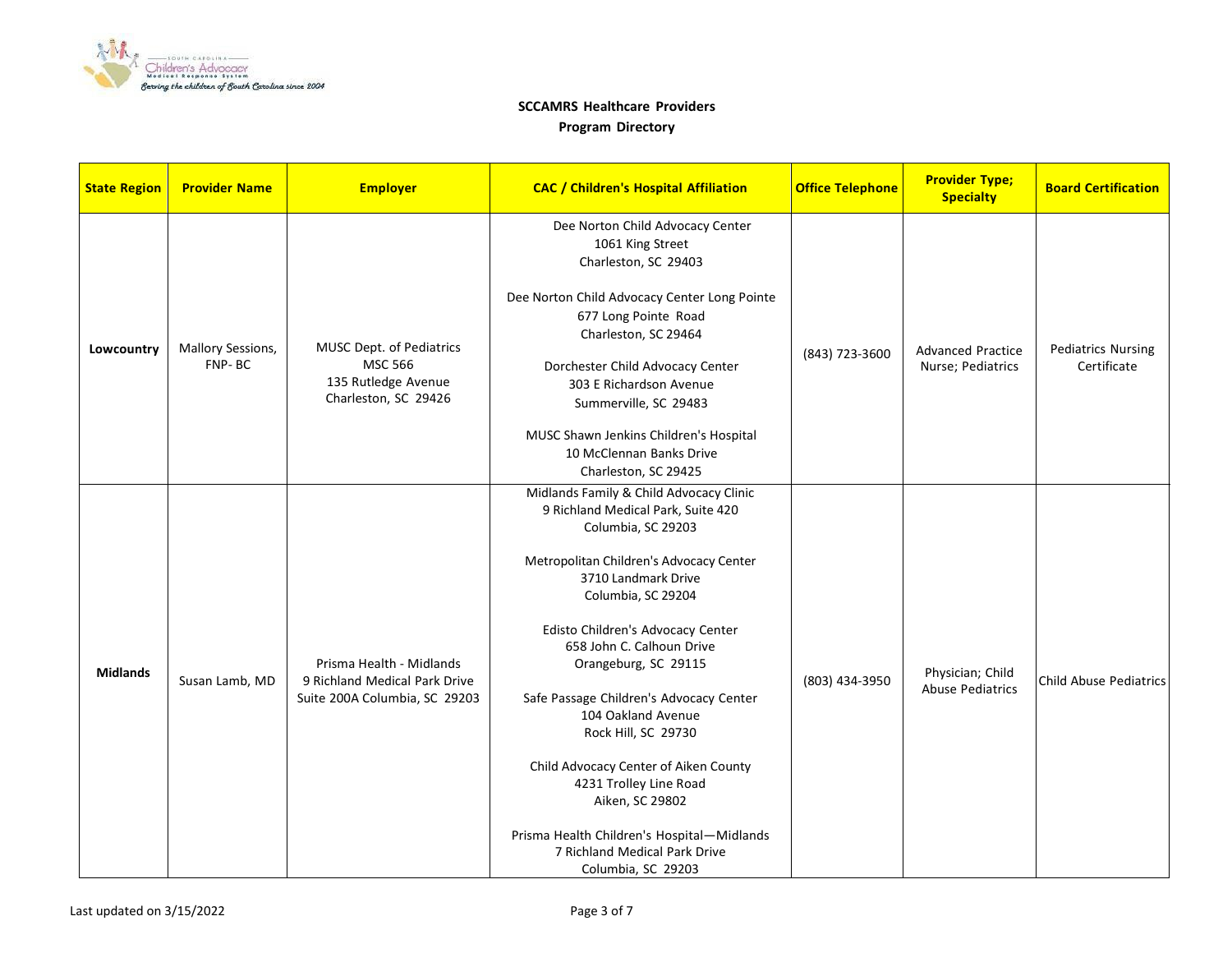

| <b>State Region</b> | <b>Provider Name</b>            | <b>Employer</b>                                                                            | <b>CAC / Children's Hospital Affiliation</b>                                                                                                                                                                                                                                                                                                                                                                                                                                                                                                                                                                                                         | <b>Office Telephone</b> | <b>Provider Type;</b><br><b>Specialty</b>                           | <b>Board Certification</b>               |
|---------------------|---------------------------------|--------------------------------------------------------------------------------------------|------------------------------------------------------------------------------------------------------------------------------------------------------------------------------------------------------------------------------------------------------------------------------------------------------------------------------------------------------------------------------------------------------------------------------------------------------------------------------------------------------------------------------------------------------------------------------------------------------------------------------------------------------|-------------------------|---------------------------------------------------------------------|------------------------------------------|
|                     | Olga Rosa, MD                   | Prisma Health -Midlands<br>9 Richland Medical Park Drive<br>Suite 200A Columbia, SC 29203  | SC Children's Advocacy Medical Response System<br>9 Richland Medical Park Drive<br>Suite 260<br>Columbia, SC 29204                                                                                                                                                                                                                                                                                                                                                                                                                                                                                                                                   | (803) 434-3822          | Physician; Child<br><b>Abuse Pediatrics</b>                         | <b>Child Abuse Pediatrics</b>            |
| <b>Midlands</b>     | Stephanie Schaller,<br>PPCNP-BC | Prisma Health - Midlands<br>9 Richland Medical Park Drive<br>Suite 200A Columbia, SC 29203 | Midlands Family & Child Advocacy Clinic<br>9 Richland Medical Park, Ste. 420<br>Columbia, SC 29203<br>Metropolitan Children's Advocacy Center<br>3710 Landmark Drive<br>Columbia, SC 29204<br>Edisto Children's Advocacy Center<br>658 John C. Calhoun Drive<br>Orangeburg, SC 29115<br>Safe Passage Children's Advocacy Center<br>104 Oakland Avenue<br>Rock Hill, SC 29730<br>Child Advocacy Center of Aiken County<br>4231 Trolley Line Road<br>Aiken, SC 29802<br>Prisma Health Children's Hospital-Midlands<br>7 Richland Medical Park Drive<br>Columbia, SC 29203<br>Children's Advocacy in Aiken<br>4231 Trolley Line Road<br>Aiken, SC 29802 | (803) 434-3950          | <b>Advanced Practice</b><br>Nurse; Pediatric<br><b>Primary Care</b> | <b>Pediatrics Nursing</b><br>Certificate |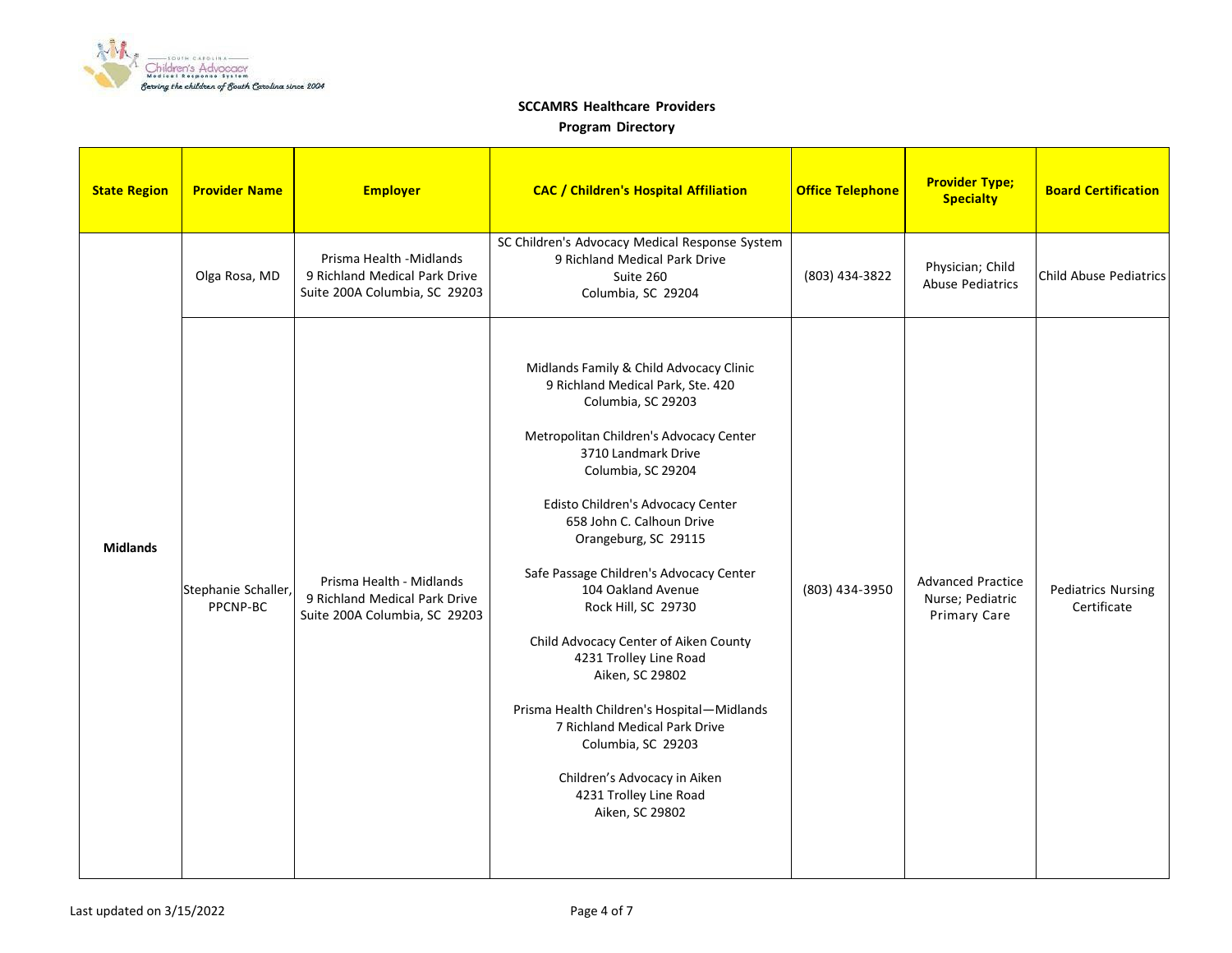

| <b>State Region</b> | <b>Provider Name</b>          | <b>Employer</b>                                                                            | <b>CAC / Children's Hospital Affiliation</b>                                                                                                                                                                                                                                                                                                                                                                                                                                                                                                                    | <b>Office Telephone</b> | <b>Provider Type;</b><br><b>Specialty</b>                                        | <b>Board Certification</b>             |
|---------------------|-------------------------------|--------------------------------------------------------------------------------------------|-----------------------------------------------------------------------------------------------------------------------------------------------------------------------------------------------------------------------------------------------------------------------------------------------------------------------------------------------------------------------------------------------------------------------------------------------------------------------------------------------------------------------------------------------------------------|-------------------------|----------------------------------------------------------------------------------|----------------------------------------|
| <b>Midlands</b>     | L. Alex Young, MD             | Prisma Health - Midlands<br>9 Richland Medical Park Drive<br>Suite 200A Columbia, SC 29203 | Midlands Family & Child Advocacy Clinic<br>9 Richland Medical Park, Ste. 420<br>Columbia, SC 29203<br>Metropolitan Children's Advocacy Center<br>3710 Landmark Drive<br>Columbia, SC 29204<br>Edisto Children's Advocacy Center<br>3710 Landmark Drive<br>Columbia, SC 29204<br>Safe Passage Children's Advocacy Center<br>104 Oakland Avenue<br>Rock Hill, SC 29730<br>Child Advocacy Center of Aiken County<br>4231 Trolley Line Road<br>Aiken, SC 29802<br>Prisma Health Children's Hospital-Midlands<br>7 Richland Medical Park Drive<br>Columbia, SC 29203 | (803) 434-3950          | Physician; Child<br><b>Abuse Pediatrics</b>                                      | <b>Child Abuse Pediatrics</b>          |
|                     | Chandra Smith,<br><b>APRN</b> | Dickerson Children's Advocacy<br>Center                                                    | 140 Gibson Road<br>Lexington, SC 29072                                                                                                                                                                                                                                                                                                                                                                                                                                                                                                                          | 803-358-7200            | <b>Advanced Practice</b><br>Nurse, MNSc, CPNP-<br>PC; Pediatric, Primary<br>Care | <b>Pediatric Nurse</b><br>Practitioner |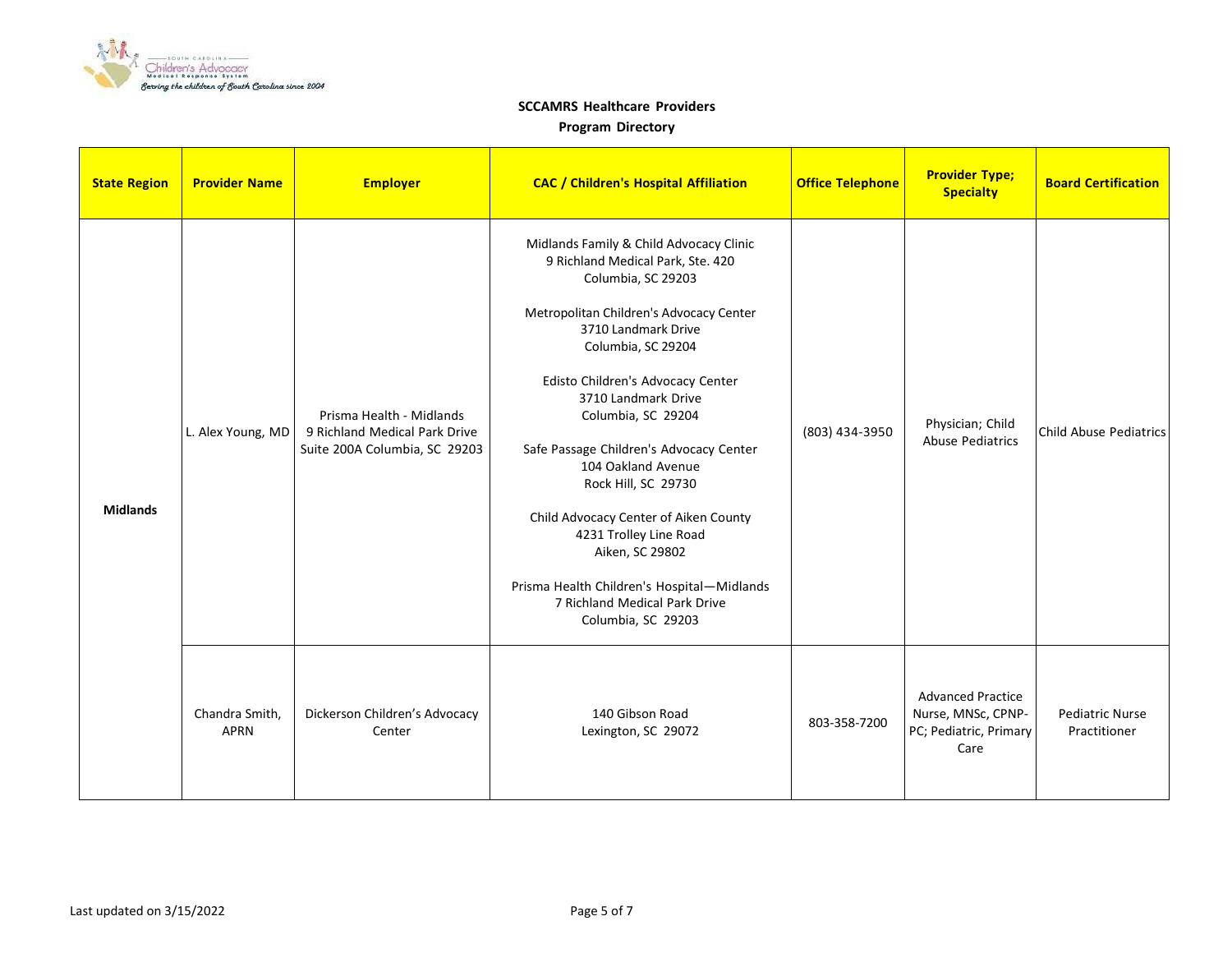

| <b>State Region</b> | <b>Provider Name</b>                      | <b>Employer</b>                                                                 | <b>CAC / Children's Hospital Affiliation</b>                                                                                                                                              | <b>Office Telephone</b> | <b>Provider Type</b><br><b>Specialty</b>              | <b>Board Certification</b>                                                    |
|---------------------|-------------------------------------------|---------------------------------------------------------------------------------|-------------------------------------------------------------------------------------------------------------------------------------------------------------------------------------------|-------------------------|-------------------------------------------------------|-------------------------------------------------------------------------------|
| Pee Dee             | Michael K. Foxworth, II, MD               | Hope Health<br>360 North Irby Street<br>Florence, SC 29501                      | CARE House of the Pee Dee<br>360 North Irby Street<br>Florence, SC 29501                                                                                                                  | (843) 667-9414          | Physician; General<br>Pediatrics                      | <b>General Pediatrics;</b><br><b>Pediatrics Infectious</b><br><b>Diseases</b> |
|                     | Beth Morphis, MD                          | Morphis Pediatrics Group<br>708 Medical Park<br>Hartsville, SC 29550            | Durant Children's Center - Hartsville<br>510 West Carolina Avenue<br>Hartsville, SC 29550<br>Durant Children's Center 3rd Circuit Satellite<br>411 North Salem Avenue<br>Sumter, SC 29150 | (843) 332-9299          | Physician; General<br>Pediatrics                      | <b>General Pediatrics</b>                                                     |
|                     | Carol Rahter, DO                          | <b>McLeod Health Seacoast</b><br>4000 Highway 9 East<br>Littler River, SC 29566 | Children's Recovery Center<br>P O Box 1499<br>Myrtle Beach, SC 29578                                                                                                                      | (843) 448-3400          | Physician;<br>Emergency<br>Medicine                   | <b>Emergency Medicine</b>                                                     |
|                     | Ondria Sawyer, ND, APRN-BC,<br>PNCB, ANCC | Durant Children's Center<br>226 S. Irby Street<br>Florence, SC 29501            | Durant Children's Center - Hartsville<br>510 West Carolina Avenue<br>Hartsville, SC 29550<br>Durant Children's Center 3rd Circuit Satellite<br>411 North Salem Avenue<br>Sumter, SC 29150 | 843) 332-9299           | <b>Advanced Practice</b><br>Nurse; Pediatrics         | Pediatrics                                                                    |
| <b>Upstate</b>      | Kelli Clune, MSN, FNP-C, BCEN             | Prisma Health-Upstate<br>701 Grove Road<br>Greenville, SC 29605                 | Julie Valentine Center<br>2905 White Horse Road<br>Greenville, SC 29611<br>Prisma Health Children's Hospital-Upstate<br>701 Grove Road<br>Greenville, SC 29605                            | (864) 331-0560          | <b>Advanced Practice</b><br>Nurse; Family<br>Medicine | <b>Family Medicine</b><br><b>Nursing</b><br>Certificate                       |